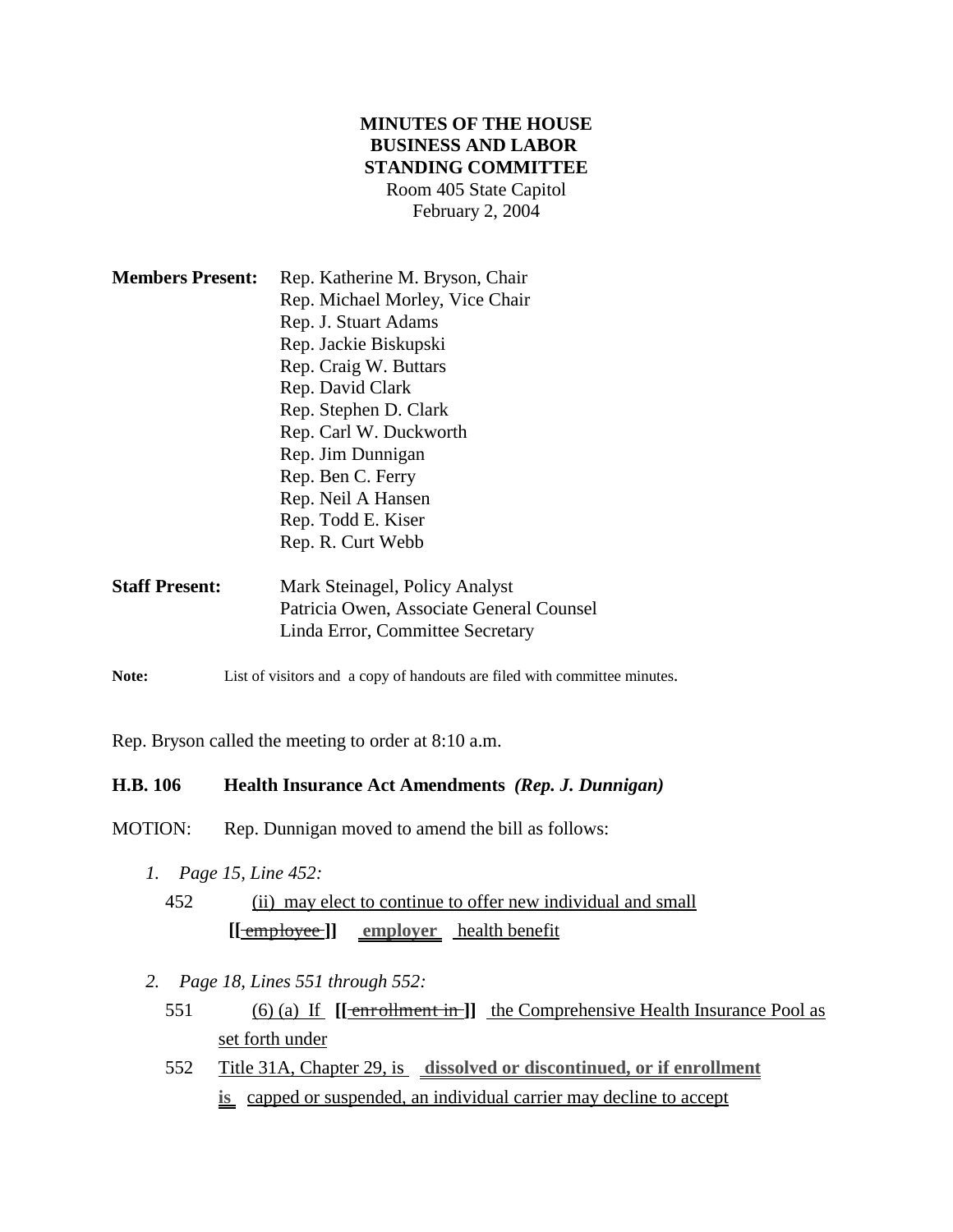Minutes of the Business and Labor Standing Committee February 2, 2004 Page 2

The motion to amend passed unanimously, with Rep. Buttars, Rep. Duckworth, Rep. Hansen, and Rep. Kiser absent for the vote.

Rep. Dunnigan explained the bill, assisted by Annie Tran, Intermountain Health Care, and Jennifer Cannaday, Regents Blue Cross Blue Shield of Utah.

- Spoke for the bill: Candace Daly, Utah Association of Health Underwriters Kelly Atkinson, Executive Director, Utah Health Insurance Association Judi Hilman, Utah Issues Doug Foxley, Regents Blue Cross Blue Shield of Utah
- Spoke to the bill: Penny Cline, citizen Tomi Ossana, Executive Director, HIP Utah

MOTION: Rep. Ferry moved to amend the bill as follows:

- *1. Page 5, Line 151:* After "15 days" reinstate "[<del>for monthly premium policies and 30</del> days for all other policies, for each premium after the first."
- *2. Page 5, Line 151:* After "days for" insert "weekly or"
- *3. Page 6, Line 153:* After "15 days" insert "for weekly or monthly policies"

The motion to amend passed, with Rep. Dunnigan, Rep. Hansen, and Rep. Kiser voting in opposition and Rep. Biskupki and Rep. Buttars absent for the vote.

MOTION: Rep. Ferry moved to pass the bill out favorably as amended.

#### SUBSTITUTE

MOTION: Rep. S. Clark moved to amend the bill. The chair ruled the verbal amendment exceeded the 15 word limit. Rep. Clark withdrew the motion.

> The original motion to pass the bill out favorably as amended passed unanimously, with Rep. Biskupski and Rep. Buttars absent for the vote.

MOTION: Rep. Ferry moved to approve the minutes of the January 30, 2004 meeting. The motion passed unanimously, with Rep. Biskupski and Rep. Buttars absent for the vote.